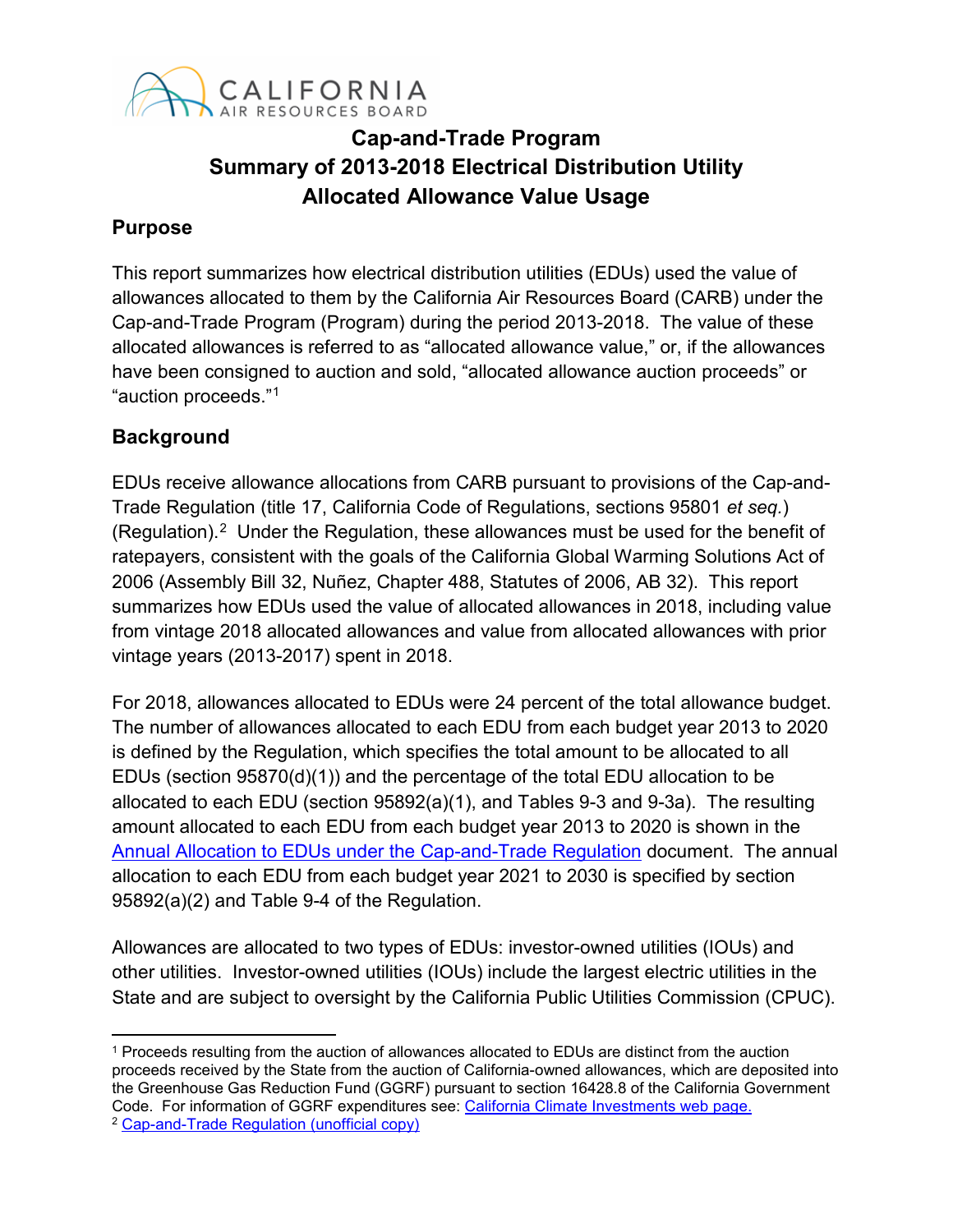The Regulation requires IOUs to consign all of their allocated allowances from each vintage year to the four Program auctions held in that calendar year. Senate Bill 1018 (2012) (SB 1018) and the CPUC together require IOUs to distribute nearly all allowance proceeds to their industrial, small business, and residential customers.[3](#page-1-0) The other EDUs receiving allowance allocations are publicly owned utilities (POUs) and electrical cooperatives (COOPs). POUs are owned and operated by local governments such as cities, local utility districts, and irrigation districts, while COOPs are owned by their members. The governing boards of POUs and COOPs determine how to use their allocated allowances in accordance with the requirements in the Regulation.

# **CARB Reporting Requirements and This Summary Report**

The Regulation requires each EDU to report to CARB by June 30 of each year on its use of allocated allowance value during the prior calendar year. EDUs must describe how allocated allowance value was used during the calendar year and how those uses were consistent with the requirements of the Regulation. The information reported for data year 2018 includes reporting on calendar year 2018 expenditures plus several corrections and updates made by EDUs to prior use of allowance value reports.

The "IOU Use of Allocated Allowance Value in 2018" section of this report summarizes individual IOU use of allowance value reporting to CARB. The majority of allowance value allocated to IOUs was returned to residential ratepayers in the form of semiannual on-bill California Climate Credits.

The "POU and COOP Use of Allocated Allowance Value in 2018" section of this document summarizes the individual POU and COOP use of allowance value reports submitted to CARB. Unlike IOUs, POUs and COOPs may deposit allocated allowances into compliance accounts to fulfill Program compliance obligations, thereby reducing compliance costs. Most allowance value allocated to POUs and COOPs was used for compliance with the Program, renewable energy, and energy efficiency projects.

l

<span id="page-1-0"></span><sup>3</sup> Decision Adopting Cap-and-Trade GHG Allowance Revenue Allocation Methodology for the IOUs, Decision (D.) 12-12-033 (December 2012). [CPUC D. 12-12-033.](http://docs.cpuc.ca.gov/PublishedDocs/Published/G000/M040/K631/40631611.PDF)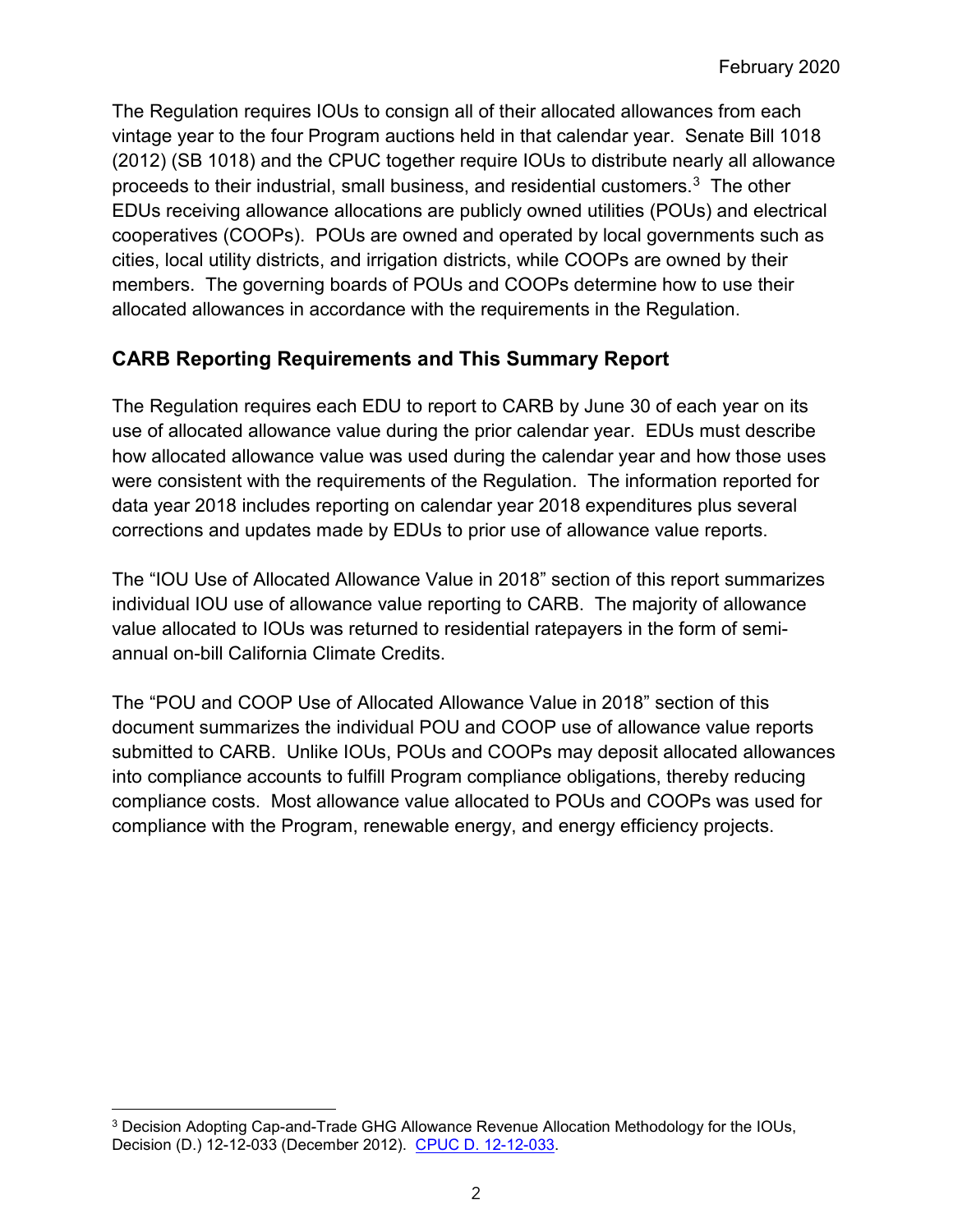# **IOU Use of Allocated Allowance Value in 2018**

There are six IOUs in California: Pacific Gas and Electric Company (PG&E), Southern California Edison Company (SCE), San Diego Gas & Electric Company (SDG&E), PacifiCorp, Liberty Utilities LLC (formerly CalPeco Electric), and Golden State Water Company (doing business as Bear Valley Electric Service, BVES).[4](#page-2-0) PG&E, SCE, and SDG&E are significantly larger than the other three utilities. Together, IOUs distribute approximately seventy two percent of the electricity sold in the State<sup>[5](#page-2-1)</sup> and receive approximately sixty five percent of the allowances allocated to EDUs. The total value of vintage 2018 allowances that CARB allocated to IOUs in October 2017 was 846 million dollars. [6](#page-2-2) All of this value, except for a small amount used for administration and outreach, was distributed to ratepayers or is slated for clean energy and energy efficiency projects that benefit ratepayers. [7](#page-2-3) Pursuant to the requirements of the Regulation, IOUs distributed allocated allowance value to both bundled and unbundled ratepayers, including those ratepayers served by community choice aggregators.

SB 101[8](#page-2-4)<sup>8</sup> mandates that CPUC oversee the distribution of all IOU allocated allowance auction proceeds to the IOUs' residential, small business, and emissions-intensive, trade-exposed (EITE) retail customers, and it authorizes CPUC to allow the IOUs to use up to 15 percent of proceeds for approved clean energy and energy efficiency projects.

Figure 1a shows the spending of allocated allowance auction proceeds by all IOUs in 2018, and Figure 1b shows the cumulative spending of auction proceeds by all IOUs during the period 2013-2018. The information presented in Figures 1a and 1b is based on the IOU reports to CARB as well as data provided by CPUC. $^9\,$  Each category of allowance value use shown in Figures 1a and 1b is described in later sections of this report. The data presented in Figures 1a and 1b are available in a [spreadsheet.](https://ww3.arb.ca.gov/cc/capandtrade/allowanceallocation/edu_uofavtables.xlsx)

<span id="page-2-0"></span>l <sup>4</sup> BVES is the smallest IOU, delivering less than a tenth of one percent of electricity in California and receiving fewer than 70 allocated allowances per year through 2020. CPUC instructed BVES to distribute all its allocated allowance value to its customers on a per-kilowatt-hour basis, as the administrative expenses of distributing the value via the methodology of the other IOUs would "far exceed the value of the allowances received." (*See* D.12-12-033), [CPUC D. 12-12-033.](http://docs.cpuc.ca.gov/publisheddocs/published/g000/m040/k631/40631611.pdf)

<span id="page-2-1"></span><sup>5</sup> *See* Electricity Consumption Data Management System, California Energy Commission, 2018 data,

<span id="page-2-2"></span> $6$  The total value of allowances allocated to IOUs is based on actual auction proceeds received as reported by IOUs to CARB rounded to the nearest million.

<span id="page-2-3"></span> $7$  Allowances are provided to each IOU on behalf of its customers and customers whose electricity is distributed by the IOU, including customers of community choice aggregators.

<span id="page-2-4"></span><sup>&</sup>lt;sup>8</sup> Codified in Section 748.5 of the State of California Public Utilities Code.

<span id="page-2-5"></span><sup>&</sup>lt;sup>9</sup> The spending in these figures reflects calendar year spending. The proceeds spent in a given calendar year may derive from proceeds received both during the calendar year and prior to the calendar year. In some years, spending may exceed auction proceeds received because spending is forecast ahead of time based on projected auction proceeds. These amounts are trued-up in the amounts of auction proceeds available for distribution to ratepayers in subsequent years.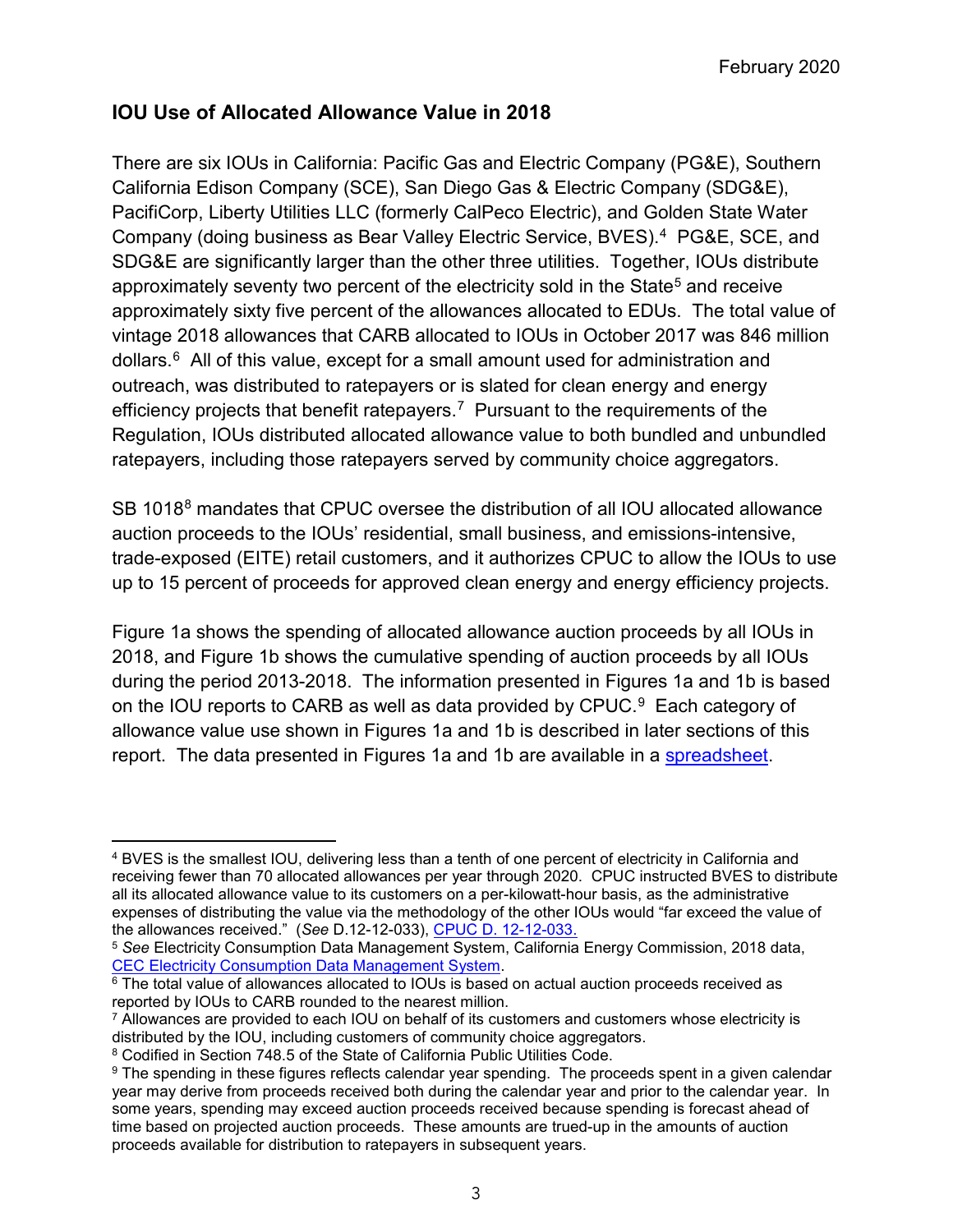Figures 1a and 1b represent the amounts of allowance value available and expended during the relevant period. When IOUs return auction proceeds to their ratepayers, the value distributed to ratepayers during a given year is derived from auction proceeds from the allowance vintage of that calendar year, plus any (likely small) balance carried over from the preceding year that results from differences between forecast and actual auction proceeds received. For example, in 2018, the value of allocated allowance auction proceeds provided to IOUs was about 846 million dollars; however, in 2017, the IOUs returned fewer auction proceeds than they received, and therefore the balance available for distribution to ratepayers in 2018 was 975 million dollars. [10](#page-3-0)



**Figure 1a.** IOU Use of Allocated Allowance Value in 2018 (\$1.02 billion).<sup>[11](#page-3-1)</sup>

<span id="page-3-1"></span><span id="page-3-0"></span> $\overline{\phantom{a}}$ <sup>10</sup> Including interest and Franchise Fees and Uncollectibles. CPUC requires IOUs to distribute the accrued interest to ratepayers in addition to the auction proceeds. In 2018, IOUs forecast and returned more value than they received and the accrued interest represented a small expense for most IOUs. <sup>11</sup> The individual percentages may not add to 100 percent due to rounding. The slices too small to be labeled include 0.2 percent expended on administrative and outreach and 0.01 percent expended on the phase out of the residential volumetric return.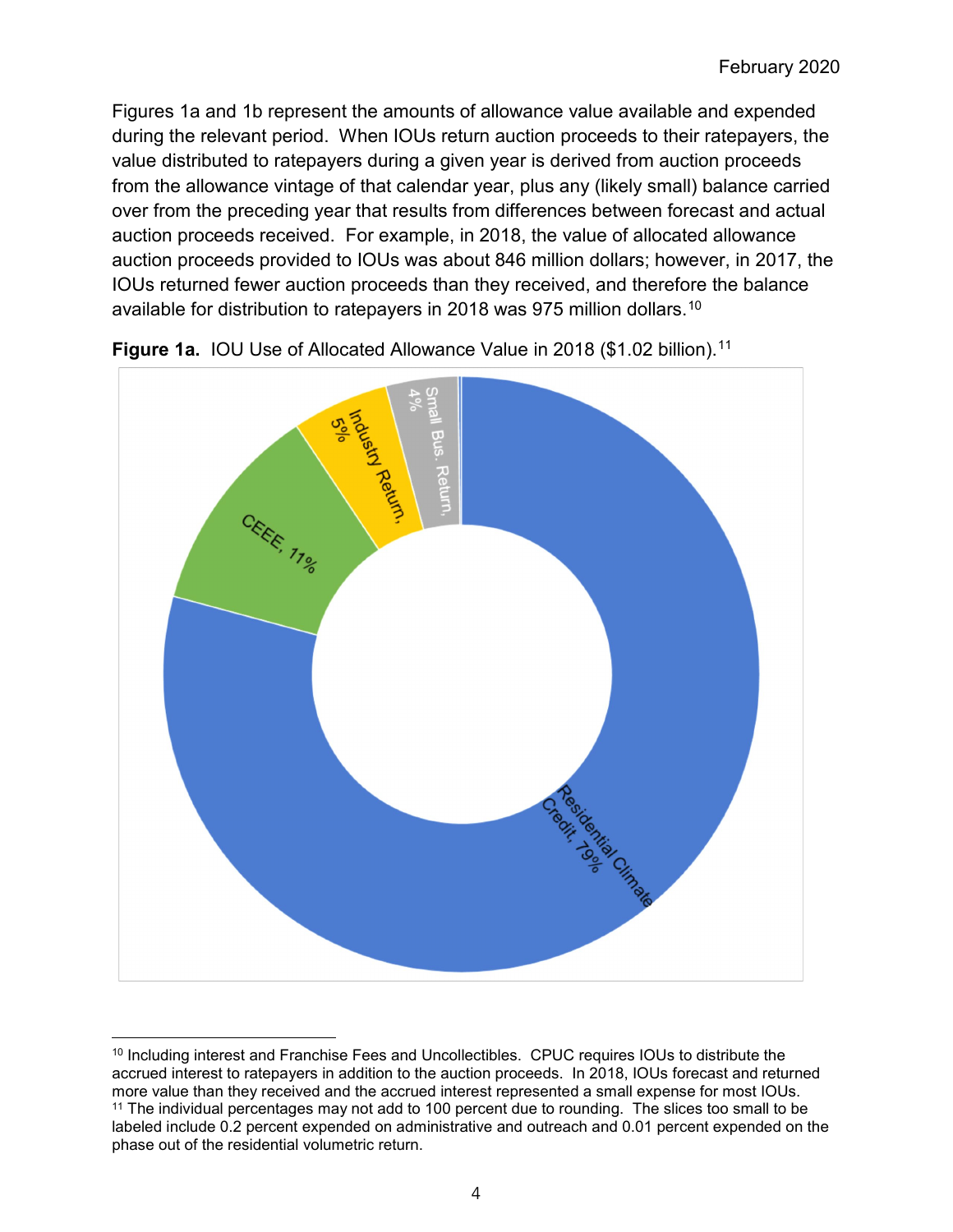



Figure 1a shows that of the proceeds available to IOUs in 2018, 79 percent was returned to residential customers as semi-annual California Climate Credits, five percent was returned to industrial entities through CA Industry Assistance, four percent was returned as the small business California Climate Credit, and a small percentage was used to cover outreach and administrative costs for these uses. In addition, 11 percent of the auction proceeds were designated for clean energy and energy efficiency projects (CEEE).

l

<span id="page-4-0"></span><sup>&</sup>lt;sup>12</sup> The individual percentages may not add to 100 percent due to rounding. The unlabeled grey slice reflects administrative and outreach expenditures of 0.3 percent.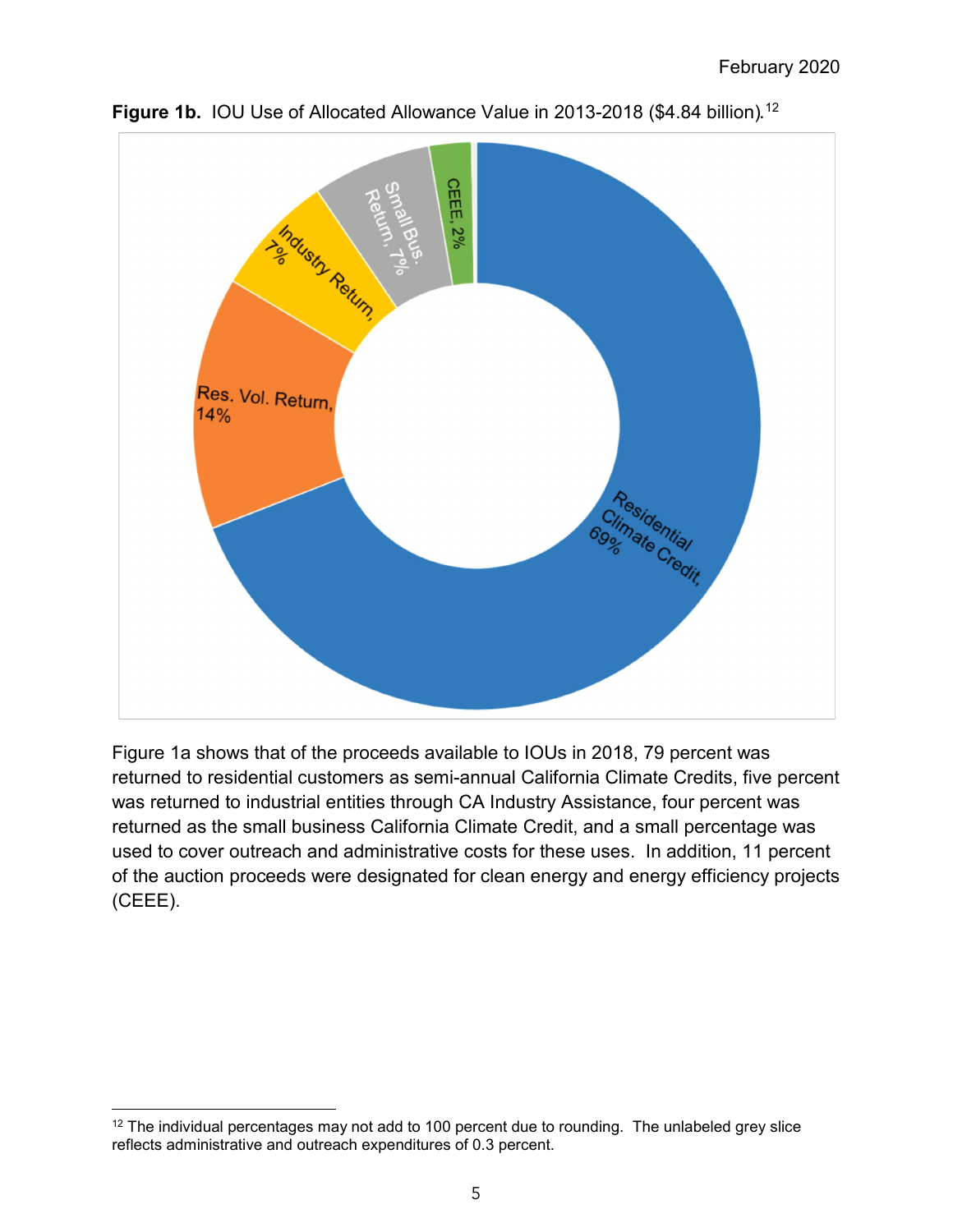Figure 1b shows that 84 percent of the value allocated to IOUs over the history of the Program was used to return proceeds to residential ratepayers. IOUs have returned seven percent of their allocated allowance value to small business ratepayers and another seven percent to industrial ratepayers. From 2013-2018, approximately two percent of auction proceeds were designated for mandated clean energy and energy efficiency projects.

## *Residential California Climate Credit*

The residential California Climate Credit is a twice-annual on-bill credit given to all IOU residential customers, including customers of community choice aggregators. For each IOU, all auction proceeds not used for the other purposes listed below are divided equally among that IOU's residential customers. These credits began appearing on customer bills in April 2014.[13](#page-5-0)

#### *Residential Volumetric Rate Offset*

During 2014 and 2015, PG&E, SCE, and SDG&E temporarily used a portion of their auction proceeds to offset Cap-and-Trade Program-related costs to consumers by reducing residential rates (i.e., they provided a volumetric return of proceeds to residential customers). This use of auction proceeds began in April 2014 for SCE and SDG&E and in May 2014 for PG&E, coincident with the introduction of Program costs into rates for residential and other customer classes. For each IOU, the magnitude of the residential rate offset exactly matched the Program costs that would have been passed through to the residential customer class during those years. CPUC permitted this residential volumetric rate offset due to the historically wide disparity between lower-tier and upper-tier electricity rates, which was caused by statutory limitations on CPUC authority to allocate costs. These limitations were lifted by Assembly Bill 327  $(2013)$  and, in 2015, when CPUC approved new residential rate structures,  $^{14}$  $^{14}$  $^{14}$  CPUC decided that volumetric return of proceeds to residential customers would end on December 31, 2015. Volumetric returns to residential customers were accordingly phased out and are no longer applied. CPUC did not permit PacifiCorp and Liberty Utilities to provide a volumetric return of proceeds to residential customers because these utilities were not subject to the same historic ratemaking limits.

## *CPUC CA Industry Assistance*

l

CPUC's CA Industry Assistance is an annual bill credit that is provided to facilities in emissions intensive, trade exposed (EITE) industries to minimize leakage related to Program costs included in their electricity rates. CPUC determined that all facilities

<span id="page-5-1"></span><span id="page-5-0"></span><sup>&</sup>lt;sup>13</sup> For more information see: CPUC's California Climate Credit web [page.](http://www.cpuc.ca.gov/ClimateCredit/)<br><sup>14</sup> Decision on Residential Rate Reform for Pacific Gas and Electric Company, Southern California Edison Company, and San Diego Gas & Electric Company and Transition to Time-of-Use Rates, D.15-07-001 (July 2015). [CPUC D. 15-07-001.](http://docs.cpuc.ca.gov/PublishedDocs/Published/G000/M153/K110/153110321.PDF)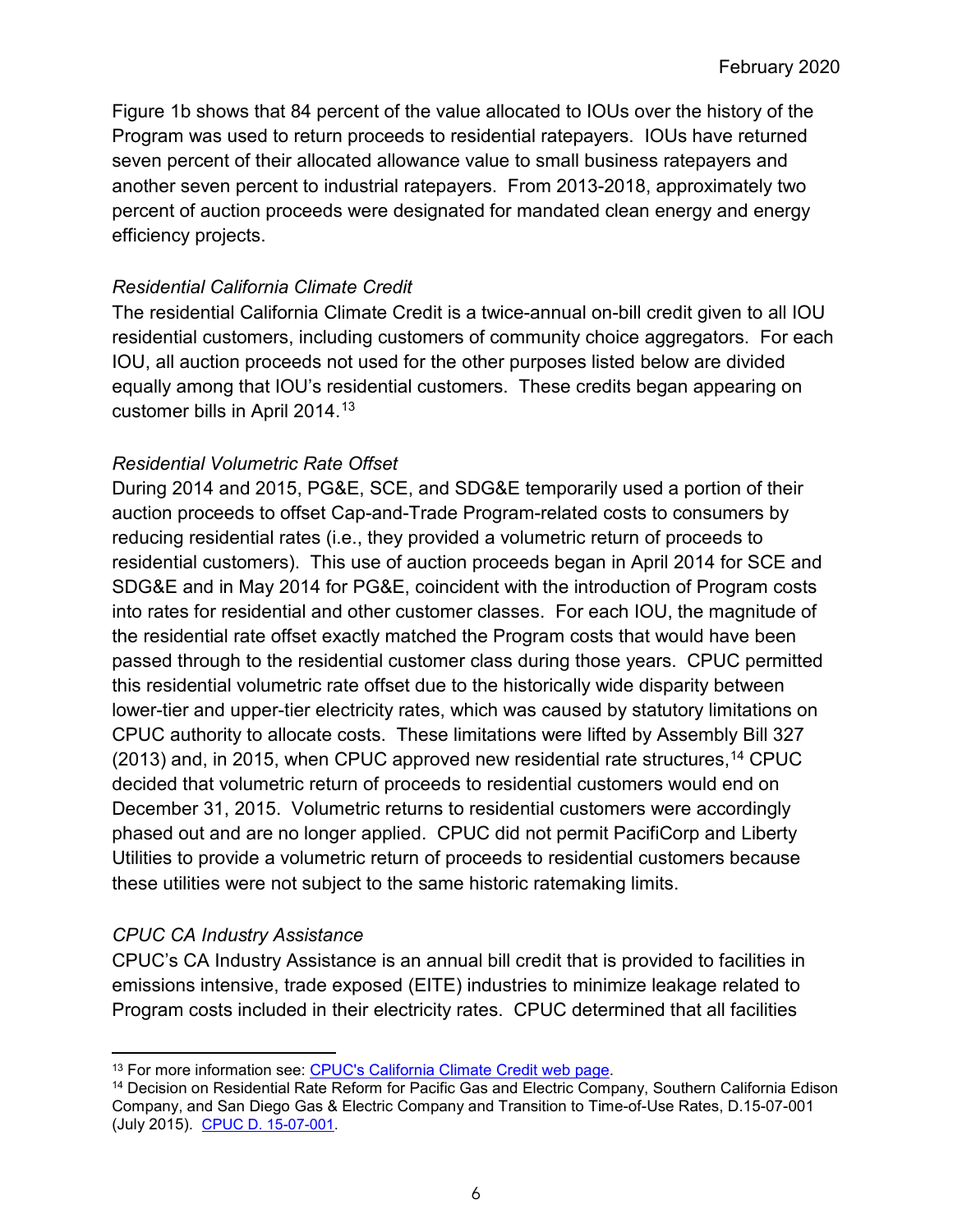operating in industrial sectors eligible for industrial allowance allocation pursuant to the Regulation should also be eligible for CA Industry Assistance, even if they are not covered entities under the Regulation.<sup>15</sup> These industries include petroleum and natural gas extraction; cement, glass, and paper production; petroleum refining; steel manufacturing; and food processing; among others. (For a complete list of industrial activities eligible for CA Industry Assistance, see the NAICS codes listed in Table 8-1 of the Cap-and-Trade Regulation.) For some industries, the credit is calculated based on the recipient's historical electricity use, while for others it is based on a product benchmark and the amount of product they produced during the preceding year. For more details on how these credits are calculated, see CPUC's web [page on CA Industry](http://www.cpuc.ca.gov/industryassistance/)  [Assistance.](http://www.cpuc.ca.gov/industryassistance/)

The CA Industry Assistance credit, covering the year 2018, was distributed to eligible facilities in April 2018. The amount distributed to each facility is calculated using data submitted by the facilities and the three large IOUs to CARB and CPUC.<sup>[16](#page-6-1)</sup>

## *Small Business California Climate Credit*

The small business California Climate Credit is a volumetric, monthly on-bill credit that partially compensates eligible small businesses for Program costs that are included in their electricity rates. The purpose of the credit is to help small businesses adapt to the presence of carbon costs in electricity rates and to provide them an opportunity to invest in measures to reduce their electricity consumption. CPUC defined an eligible small business as any non-residential customer with a typical energy demand of less than 20 kW per month. [17](#page-6-2) This credit began in April 2014 by offsetting 100 percent of Program costs in small business electricity rates, and this percentage declines by ten percent per year after 2015 until 2020. In 2018, this credit offset seventy percent of Program costs.[18](#page-6-3)

## *Administrative and Outreach Costs*

Administrative and outreach costs include the costs of administering the proceeds distribution and the costs of conducting outreach for allowed uses of auction proceeds as expended in each year. A portion of the auction proceeds was used in 2014 and 2015 to conduct a broad-based public outreach and education campaign in partnership with CPUC's Energy Upgrade California. Energy Upgrade California is a marketing, education, and outreach program to raise Californians' awareness about State efforts to

<span id="page-6-0"></span> $\overline{a}$ <sup>15</sup> Decision Adopting Greenhouse Gas Allowance Revenue Allocation Formulas and Distribution Methodologies for Emissions-Intensive and Trade-Exposed Customers, D.14-12-037 (Dec. 2014). CPUC<br>D. 14-12-037.

<span id="page-6-1"></span> $\frac{16}{16}$  To date no EITE facilities have been identified in the other IOU service territories.<br><sup>17</sup> Monthly demand must not exceed 20kW more than three times in the prior 12-month period.

<span id="page-6-3"></span><span id="page-6-2"></span><sup>&</sup>lt;sup>18</sup> See App. 2, Decision Adopting GHG Allowance Revenue Formula and Distribution Methodology for Small Business Customers and Modifying D. 12-12-033, D.13-12-002 (Dec. 2013). [CPUC D. 13-12-002.](http://docs.cpuc.ca.gov/PublishedDocs/Published/G000/M082/K829/82829359.PDF)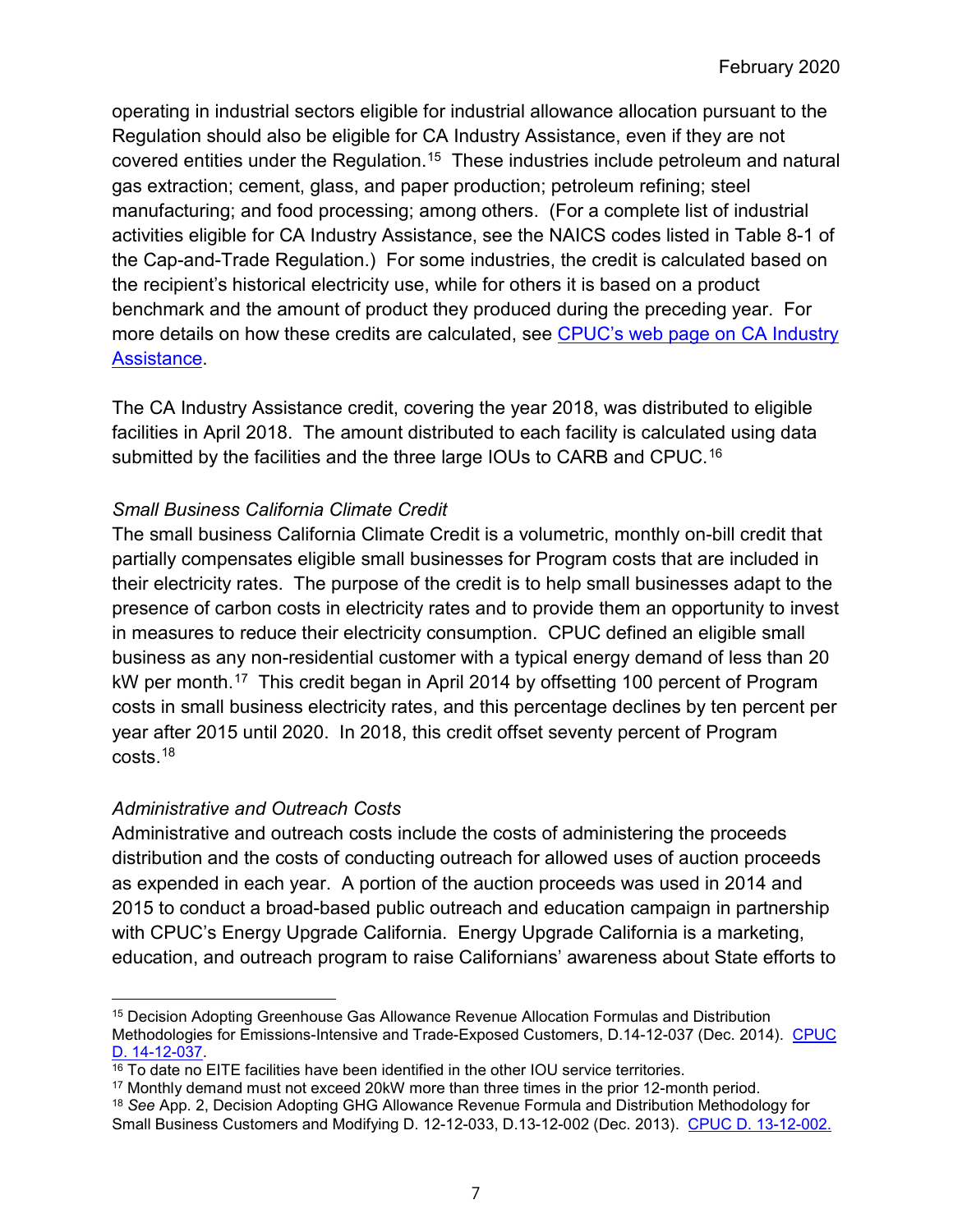fight climate change and about actions they can take to reduce their energy consumption and shift toward cleaner sources of energy. In 2016, CPUC directed PG&E, SCE, and SDG&E to focus future auction proceeds spending on education and outreach about low- and no-cost efforts to reduce energy consumption, such as bill inserts and emails notifying ratepayers of the California Climate Credit. Energy Upgrade California is now funded from other sources.[19](#page-7-0) The 2018 administrative and outreach cost category reflects costs to distribute credits to ratepayers of all types, and as shown by Figure 1a, represents 0.2 percent of the allowance proceeds spent in 2018.

## *Clean Energy and Energy Efficiency Projects*

SB 1018 allows CPUC to allocate up to 15 percent of each IOU's auction proceeds for clean energy or energy efficiency projects. CPUC developed the process by which IOUs may seek approval to fund clean energy or energy efficiency projects that are not otherwise funded using auction proceeds. In 2016, per the requirements of Assembly Bill 693 (2015) (AB 693), Senate Bill 92 (2017), and a CPUC decision directing the implementation of AB 693, the IOUs began to designate auction proceeds to be used for the Solar on Multifamily Affordable Housing program.<sup>[20](#page-7-1)</sup> In 2018, pursuant to requirements set by the CPUC, IOUs designated more than 117 million dollars in allocated allowance auction proceeds to fund this and other clean energy and energy efficiency programs.[21](#page-7-2)

<span id="page-7-0"></span> $\overline{\phantom{a}}$ <sup>19</sup> See Decision Addressing Customer Education and Outreach Plans for GHG Allowance Proceeds<br>Return, D.16-06-041 (June 2016). CPUC D.16-06-041.

<span id="page-7-1"></span><sup>&</sup>lt;sup>20</sup> Decision Adopting Implementation Framework For AB 693 And Creating the Solar On Multifamily Affordable Housing Program, D. 17-12-022 (Dec. 2017). [CPUC D.17-12-022.](http://docs.cpuc.ca.gov/PublishedDocs/Published/G000/M201/K940/201940057.pdf)

<span id="page-7-2"></span><sup>&</sup>lt;sup>21</sup> CEEE funding reflects the year the IOUs designated these funds, as reported by IOUs to CARB. This may differ from the year CPUC directed IOUs to set aside these funds from the auction proceeds.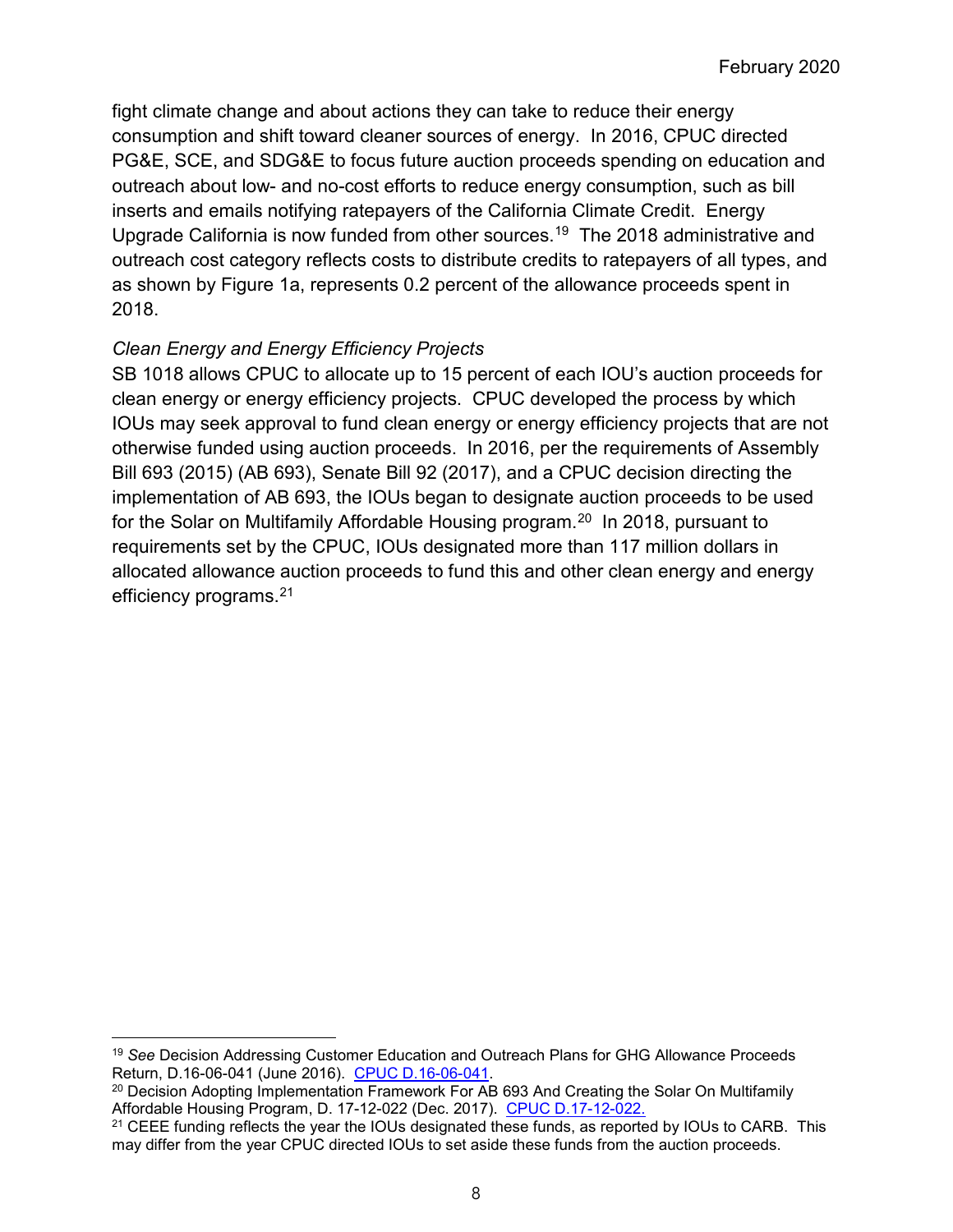# **POU and COOP Use of Allocated Allowance Value in 2018**

There are 43 POUs, four COOPs, and one Federal Power Marketing Authority (FPMA) that received vintage 2018 allowance allocation. Together, these utilities sold approximately twenty eight percent of the State's electricity<sup>[22](#page-8-0)</sup> and received approximately thirty five percent of allowances allocated to the electricity sector. Of this electricity, approximately 32 percent was sold by the Los Angeles Department of Water and Power and 15 percent was sold by Sacramento Municipal Utility District. The total value of vintage 2018 allowances that CARB allocated to POUs, COOPs and FPMA was approximately 451 million dollars. $^{23}\,$  The Regulation requires that the use of these allowances must benefit ratepayers and be consistent with the goals of AB 32.

POUs and COOPs are not subject to CPUC jurisdiction. Each POU or COOP makes its own decisions about how to use its allocated allowances, subject to Regulation requirements to benefit ratepayers and maintain consistency with AB 32. Figures 2a and 2b show how POUs and COOPs in total used allocated allowance value in 2018 and in 2013-2018, respectively, as reported in EDU use of allowance value reports. Note that Figures 2a and 2b for POUs and COOPs present usage on a calendar year basis. As for IOUs, spending by POUs and COOPs of auction proceeds from a particular allowance vintage can occur in the calendar year that is the same as the vintage year of the allowance or in subsequent calendar years. Unlike IOUs, POUs and COOPs can use allocated allowances for compliance with the Program. Allowances allocated to POUs and COOPs can be either deposited for compliance or sold at auction, with auction proceeds returning to the POU or COOP. Figures 2a and 2b show the percentage of allocated allowance value deposited for compliance and how the proceeds from auctioned allowances were used.

l

<span id="page-8-0"></span><sup>&</sup>lt;sup>22</sup> "Electricity Consumption Data Management System," California Energy Commission, 2018 data,<br>available at CEC Electricity Consumption Data Management System.

<span id="page-8-1"></span> $23$  The calculation of total allowance value assumes a deposited allowance is worth \$14.91 in 2018 (the average of the settlement prices at the four auctions held in each year) and relies on auction proceeds amounts reported by the POUs/COOPs to CARB in the EDU use of allowance value reports to date.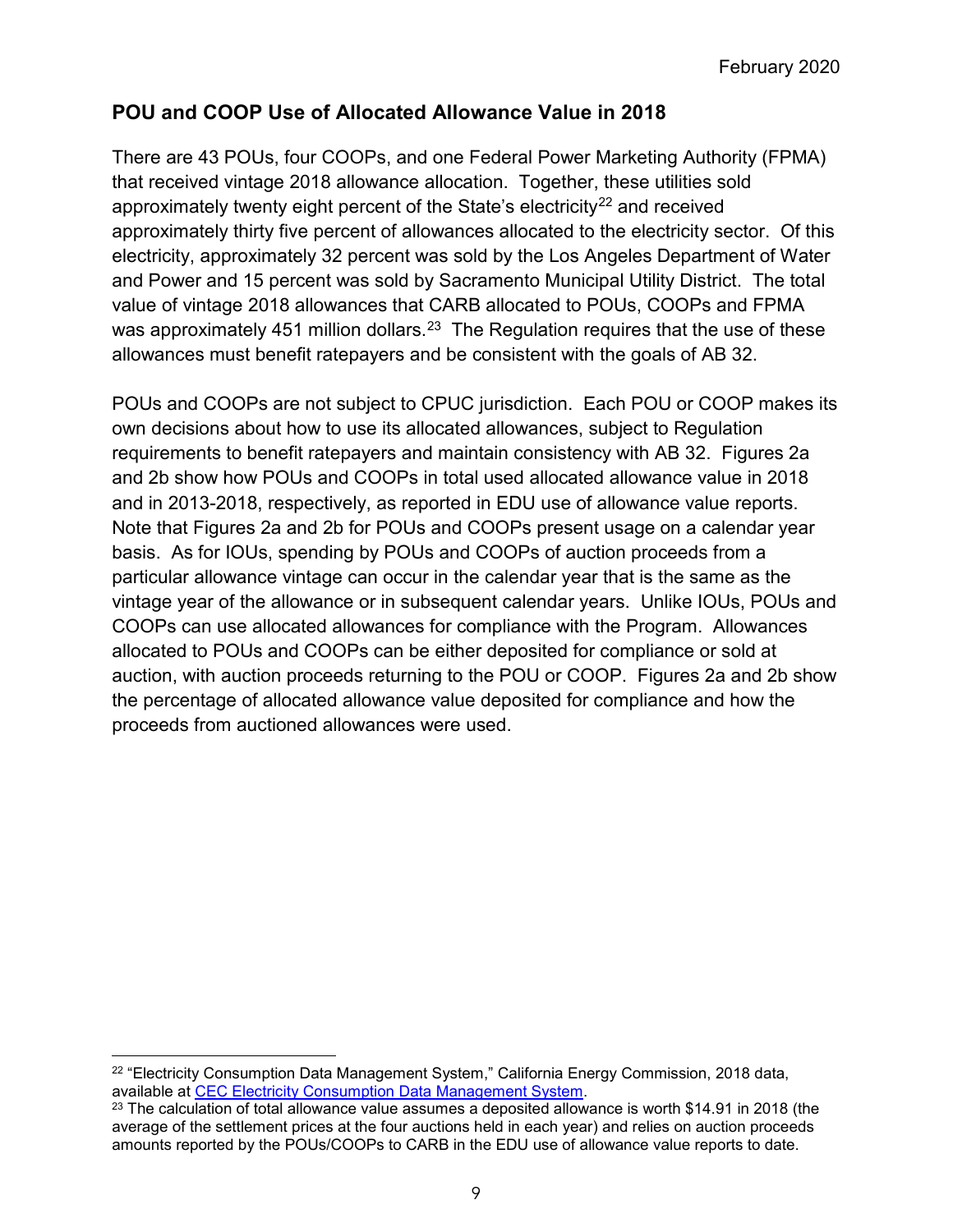

**Figure 2a.** POU and COOP Use of Allocated Allowance Value in 2018 (\$557 million).<sup>[24](#page-9-0)</sup>

 $\overline{\phantom{a}}$ 

<span id="page-9-0"></span> $^{24}$  The individual percentages may not add to 100 percent due to rounding.  $\,$  The "other" slice includes,  $\,$ "other uses" (0.6 percent), administrative and outreach costs (0.1 percent), volumetric return (0.03 percent), transportation (0.3 percent) and direct non-volumetric return (0.1 percent).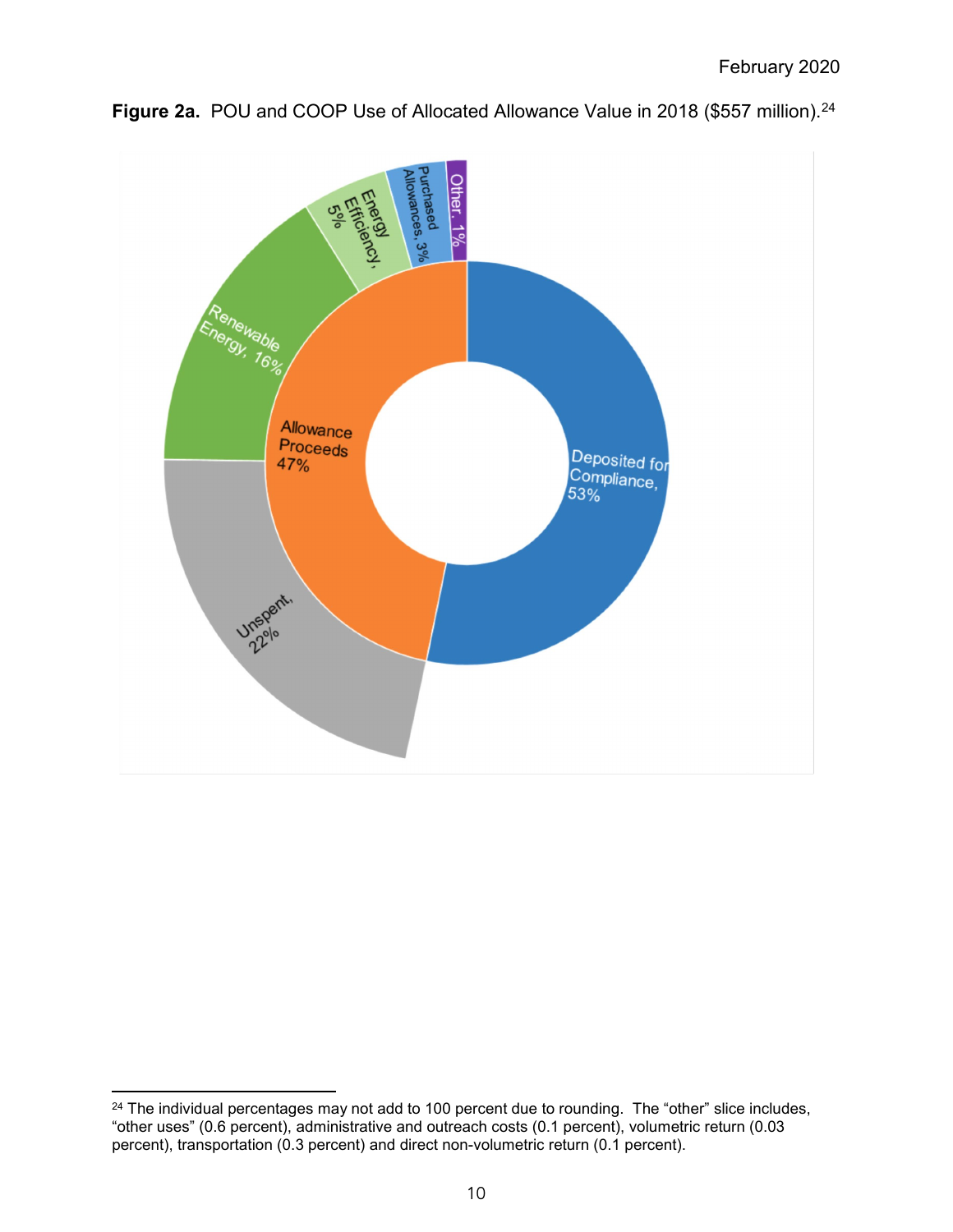



POUs and COOPs held approximately 557 million dollars in allocated allowance value in 2018, 451 million dollars in allocated vintage 2018 allowance value and 105 million dollars in unspent auction proceeds carried into 2018 from previous years. Figure 2a shows that POUs and COOPs directly deposited 53 percent of their allocated allowance value for Program compliance and purchased allowances with three percent of allocated allowance proceeds. <sup>[26](#page-10-1)</sup> Sixteen percent of the total allocated allowance value held by POUs and COOPs in 2018 was spent on renewable energy projects, five percent was spent on energy efficiency projects, and 22 percent remained unspent.

 $\overline{a}$ 

<span id="page-10-1"></span><span id="page-10-0"></span> $25$  The individual percentages may not add to 100 percent due to rounding. The unlabeled slice (purple) is about one percent of the total, and includes "other uses" (0.4 percent), transportation (0.2 percent), administrative and outreach costs (0.04 percent), and direct non-volumetric return (0.1 percent).  $26$  Effective April 1, 2019, purchasing allowances with allocated allowance value is prohibited.